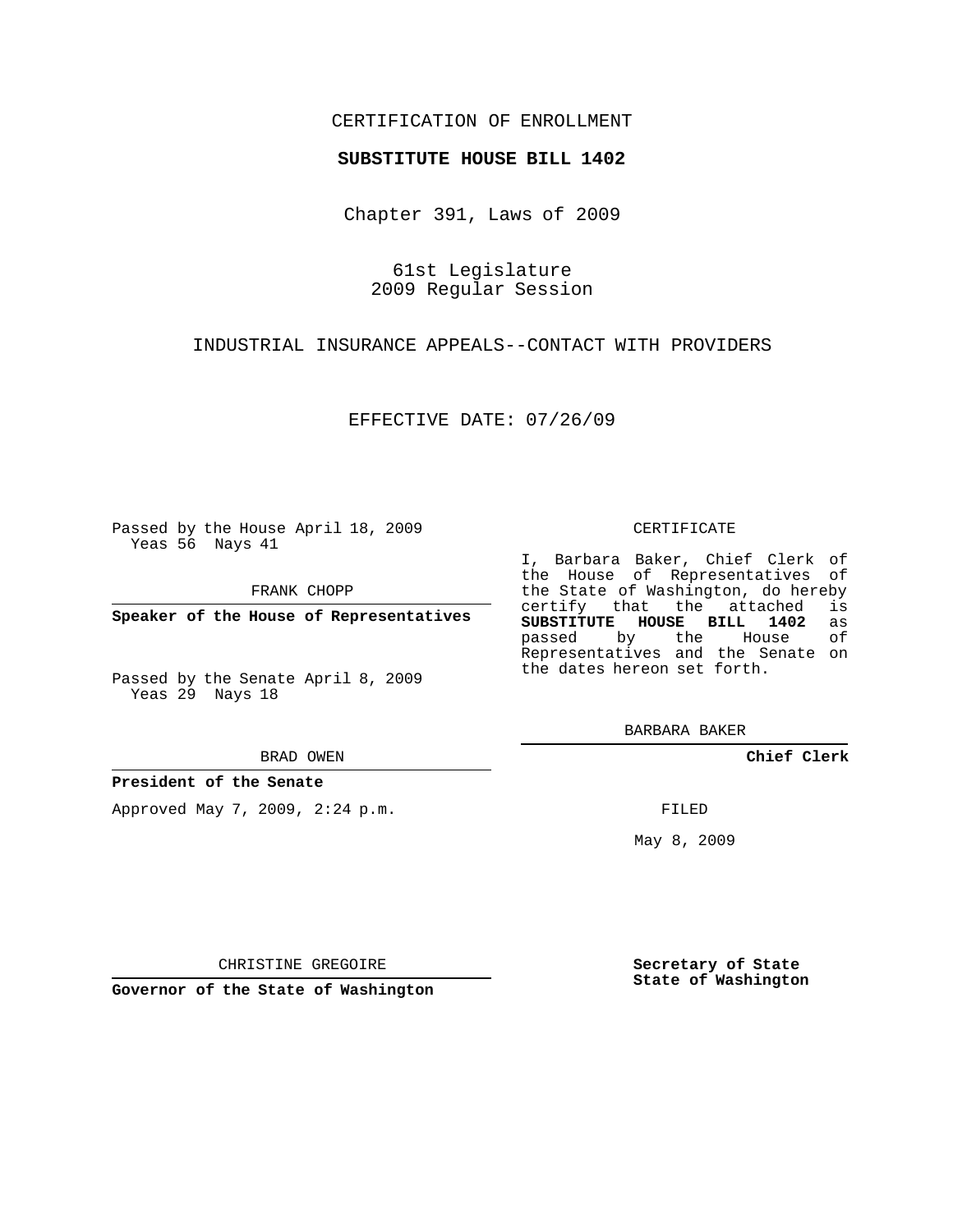## **SUBSTITUTE HOUSE BILL 1402** \_\_\_\_\_\_\_\_\_\_\_\_\_\_\_\_\_\_\_\_\_\_\_\_\_\_\_\_\_\_\_\_\_\_\_\_\_\_\_\_\_\_\_\_\_

\_\_\_\_\_\_\_\_\_\_\_\_\_\_\_\_\_\_\_\_\_\_\_\_\_\_\_\_\_\_\_\_\_\_\_\_\_\_\_\_\_\_\_\_\_

AS AMENDED BY THE SENATE

Passed Legislature - 2009 Regular Session

**State of Washington 61st Legislature 2009 Regular Session**

**By** House Commerce & Labor (originally sponsored by Representatives Williams, Campbell, Conway, Moeller, and Green)

READ FIRST TIME 02/20/09.

 AN ACT Relating to contact with medical providers after appeals have been filed under industrial insurance; adding a new section to chapter 51.52 RCW; and creating a new section.

BE IT ENACTED BY THE LEGISLATURE OF THE STATE OF WASHINGTON:

 NEW SECTION. **Sec. 1.** A new section is added to chapter 51.52 RCW to read as follows:

 (1)(a) Except as provided in (b) through (d) of this subsection, after receipt of the notice of an appeal that has been filed under RCW 51.52.060(2), the employer and its representatives shall not have contact to discuss the issues in question in the appeal with any medical provider who has examined or treated the worker at the request of the worker or treating medical provider, unless written authorization for contact is given by the worker or the worker's representative. Written authorization is only valid if given after the date that the appeal is filed and expires ninety days after it is signed.

 (b) Contact is permitted as necessary for the ongoing management of the claim, including but not limited to communication regarding the worker's treatment needs and the provider's treatment plan, vocational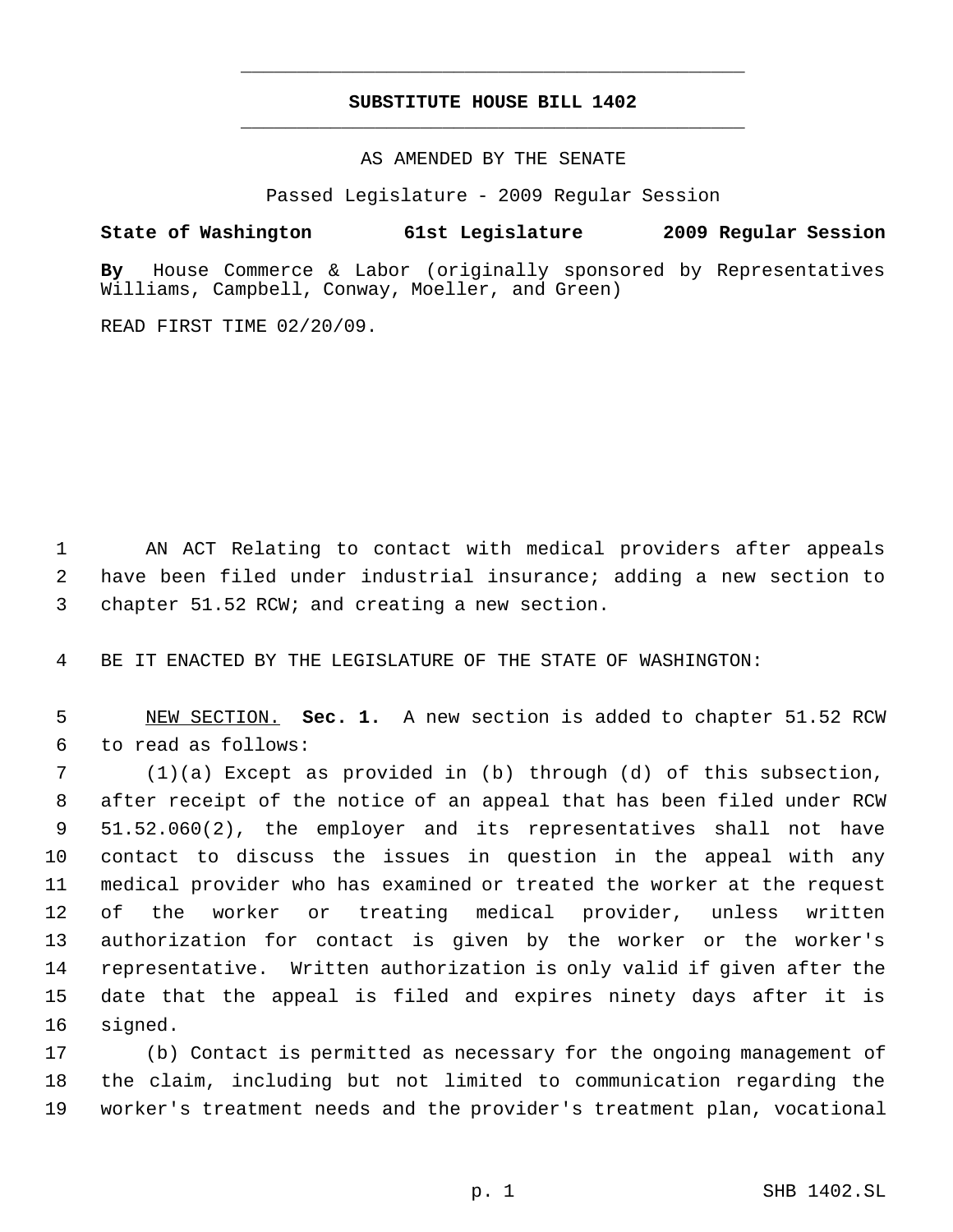and return-to-work issues and assistance, and certification of the worker's inability to work, unless these issues are in question in the appeal.

 (c) If the employer or its representatives wish to communicate with the examining or treating medical providers concerning the issues in question in the appeal, and no written authorization from the worker or the worker's representative has been obtained, the communication must either be:

 (i) In writing, including by e-mail, sent contemporaneously to all parties with a distinct notice to the provider that any response must 11 be in writing, including by e-mail;

 (ii) In person, by telephone, or by videoconference, at a date and time mutually agreed to by all parties, with the worker or the worker's representative given the opportunity to fully participate; or

(iii) Pursuant to a properly scheduled and noted deposition.

 (d) Written authorization is not required if the worker fails to identify or confirm the examining or treating medical provider as a witness as required by the board.

 (2)(a) Except as provided in (b) and (c) of this subsection, after receipt of the notice of an appeal under RCW 51.52.060(2), the worker and the representative for the worker, if any, shall not have contact to discuss the issues in question in the appeal with any medical provider who has examined the worker at the request of the employer pursuant to RCW 51.36.070, unless written authorization for contact is given by the employer or its representative. Written authorization is only valid if given after the date that the appeal is filed and expires ninety days after it is signed.

 (b) If the worker or the worker's representative wishes to communicate with a medical provider who has examined the worker pursuant to RCW 51.36.070, and no written authorization from the employer or its representative has been obtained, the communication must either be:

 (i) In writing, including by e-mail, sent contemporaneously to all parties with a distinct notice to the provider that any response must be in writing, including by e-mail;

 (ii) In person, by telephone, or by videoconference, at a date and time mutually agreed to by all parties, with the department, employer,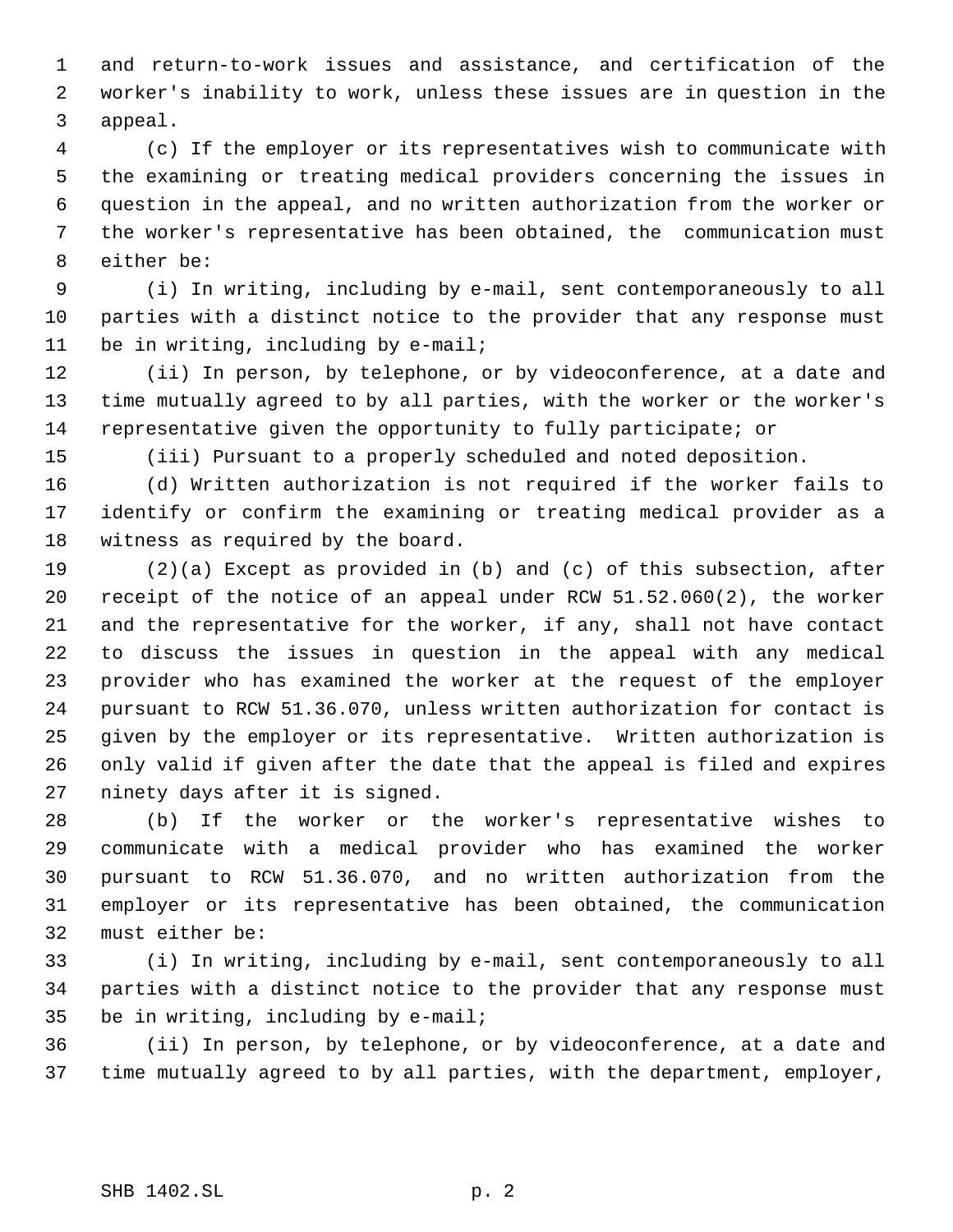and their representatives given the opportunity to fully participate; or

(iii) Pursuant to a properly scheduled and noted deposition.

 (c) Written authorization is not required if the employer fails to identify or confirm the examining medical provider as a witness as required by the board.

 (3) Subsections (1) and (2) of this section do not apply to the department.

 (a) Except as provided in (b) through (d) of this subsection, after an appeal has been filed under RCW 51.52.060(2), a conference has been held to schedule hearings, and the worker has named his or her witnesses, the department and its representatives shall not have contact to discuss the issues in question in the appeal with any medical provider who has examined or treated the worker at the request of the worker or treating medical provider and has been named as a witness by the worker or their representative unless written authorization for contact is given by the worker or the worker's representative. Written authorization is only valid if given after the date that the appeal is filed and expires ninety days after it is signed.

 (b) Contact is permitted as necessary for the ongoing management of the claim, including but not limited to communication regarding the worker's treatment needs and the provider's treatment plan, vocational and return-to-work issues and assistance, and certification of the worker's inability to work, unless these issues are in question in the appeal.

 (c) If the department or its representatives wish to communicate with the examining or treating medical providers concerning the issues in question in the appeal, and no written authorization from the worker or the worker's representative has been obtained, the communication must either be:

 (i) In writing, including by e-mail, sent contemporaneously to all parties with a distinct notice to the provider that any response must be in writing, including by e-mail;

 (ii) In person, by telephone, or by videoconference, at a date and time mutually agreed to by all parties, with the worker or the worker's representative given the opportunity to fully participate; or

(iii) Pursuant to a properly scheduled and noted deposition.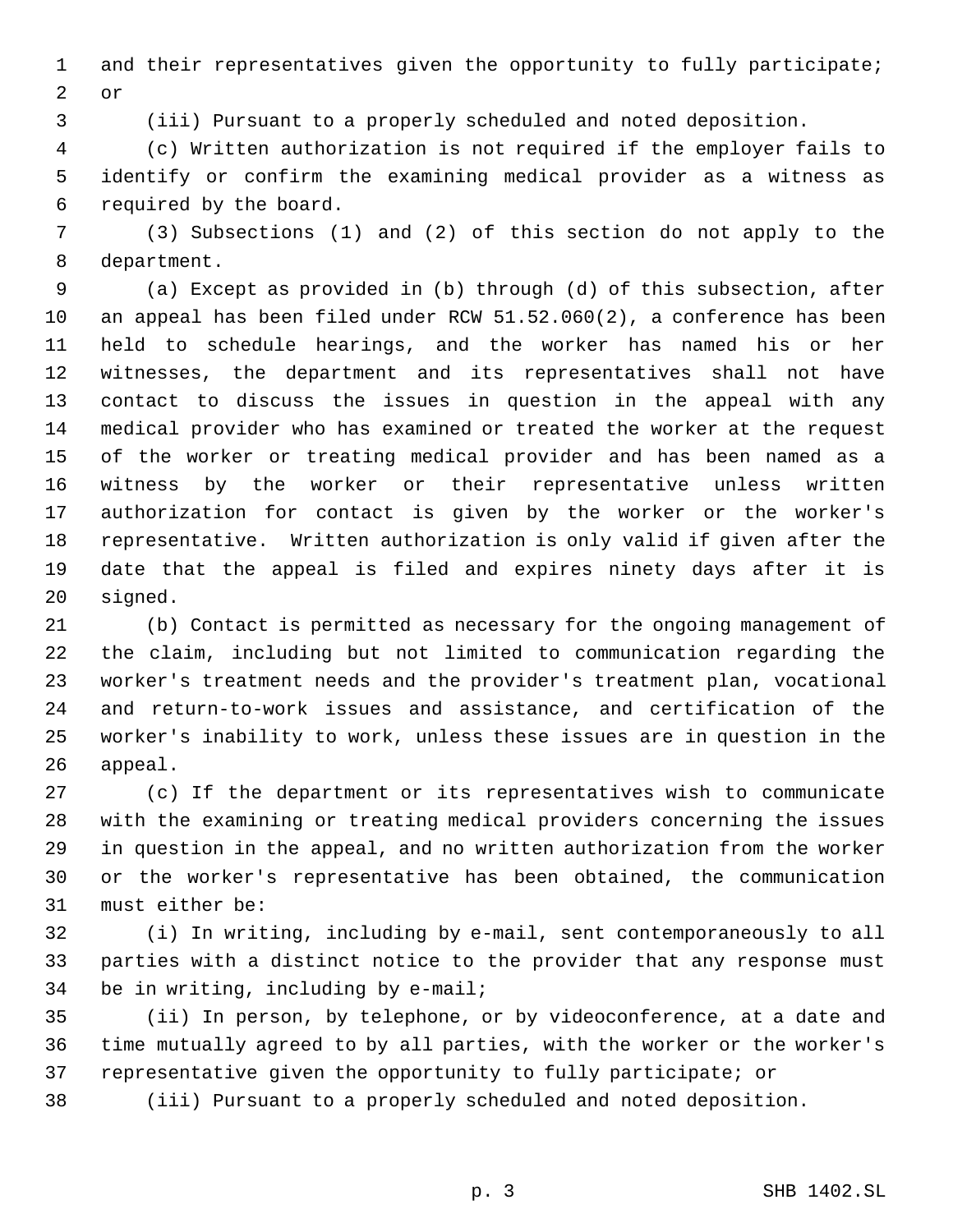(d) Written authorization is not required if the worker fails to identify or confirm the examining or treating medical provider as a witness as required by the board.

 (4)(a) Except as provided in (b) and (c) of this subsection, after an appeal has been filed under RCW 51.52.060(2), a conference has been held to schedule hearings, and the worker has named his or her witnesses, the worker and the representative for the worker, if any, shall not have contact to discuss the issues in question in the appeal with any medical provider who has examined the worker at the request of the department pursuant to RCW 51.36.070, unless written authorization for contact is given by the department or its representatives. Written authorization is only valid if given after the date that the appeal is filed and expires ninety days after it is signed.

 (b) If the worker or the worker's representative wishes to communicate with a medical provider who has examined the worker pursuant to RCW 51.36.070, and no written authorization from the department or its representative has been obtained, the communication must either be:

 (i) In writing, including by e-mail, sent contemporaneously to all parties with a distinct notice to the provider that any response must be in writing, including by e-mail;

 (ii) In person, by telephone, or by videoconference, at a date and time mutually agreed to by all parties, with the department or its representatives given the opportunity to fully participate; or

(iii) Pursuant to a properly scheduled and noted deposition.

 (c) Written authorization is not required if the department fails to identify or confirm the examining medical provider as a witness as required by the board.

 (5) Upon motion by either party, the industrial appeals judge assigned to the case may determine whether a party has made itself reasonably available to participate in an in-person, telephone, or videoconference communication as provided in subsections (1)(c)(ii),  $(2)(b)(ii)$ ,  $(3)(c)(ii)$ , and  $(4)(b)(ii)$  of this section. If the industrial appeals judge determines that a party has not made itself reasonably available, the judge may determine appropriate remedies including but not limited to setting a date and time for the contact being requested by a party, sanctioning the party who has not reasonably made itself available, or both.